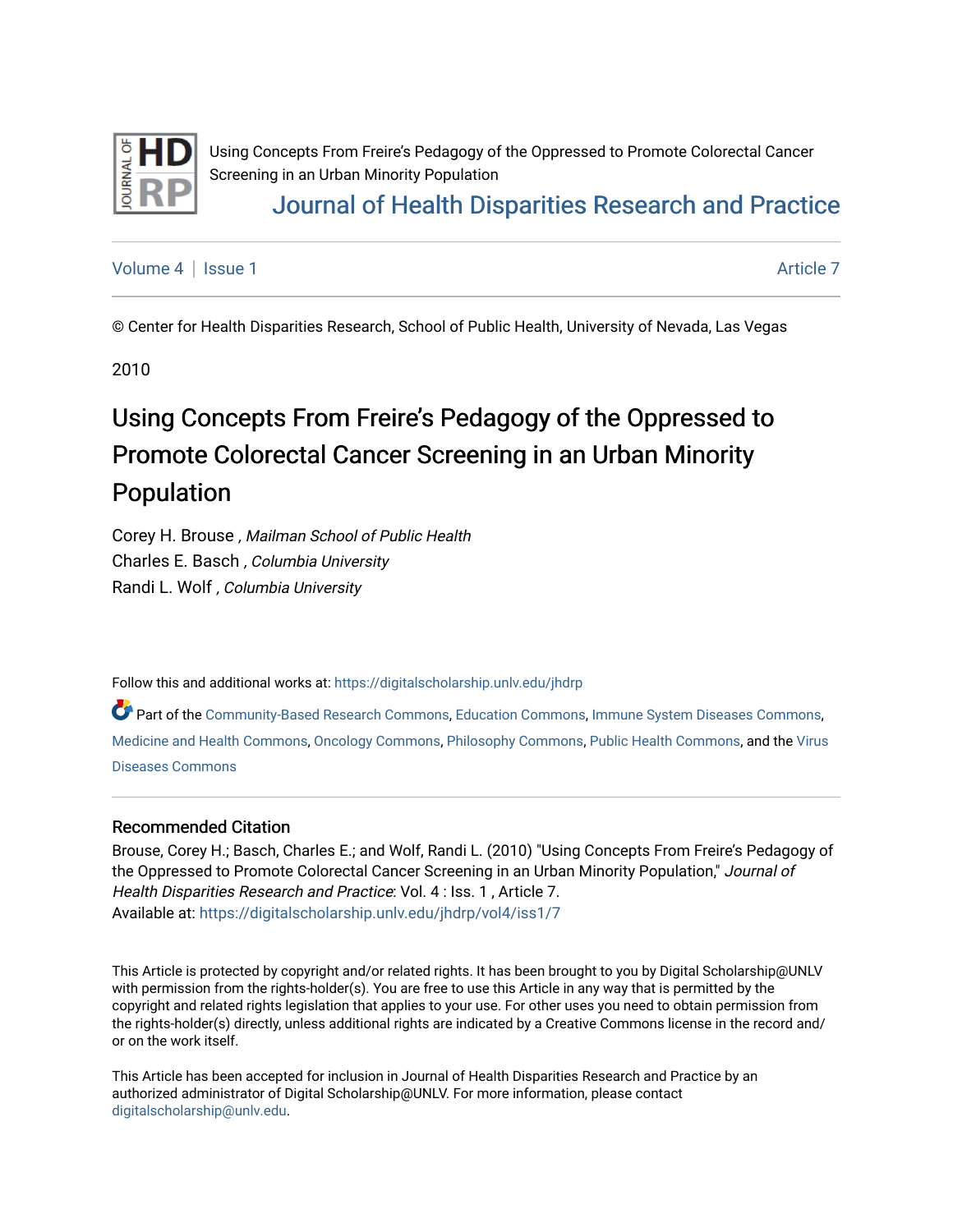## Using Concepts From Freire's Pedagogy of the Oppressed to Promote Colorectal Cancer Screening in an Urban Minority Population

### Abstract

This paper briefly introduces Freire's philosophy of education, as well as examples of how this philosophy can be used in health education. Concepts from Freire's work are highlighted along with how they are applicable to educating adults about colorectal cancer (CRC) screening, a health behavior that is less prevalent among poor and minority populations. Concepts highlighted in Freire's writing can be directly applied to reducing disparities in health.

#### Keywords

Cancer – Prevention; Colon (Anatomy) – Cancer; Colorectal Cancer; Discrimination in medical care; Discrimination in medical education; Freire; Health Disparities; Health education; Minorities — Medical care; Rectum – Cancer; Urban poor – Medical care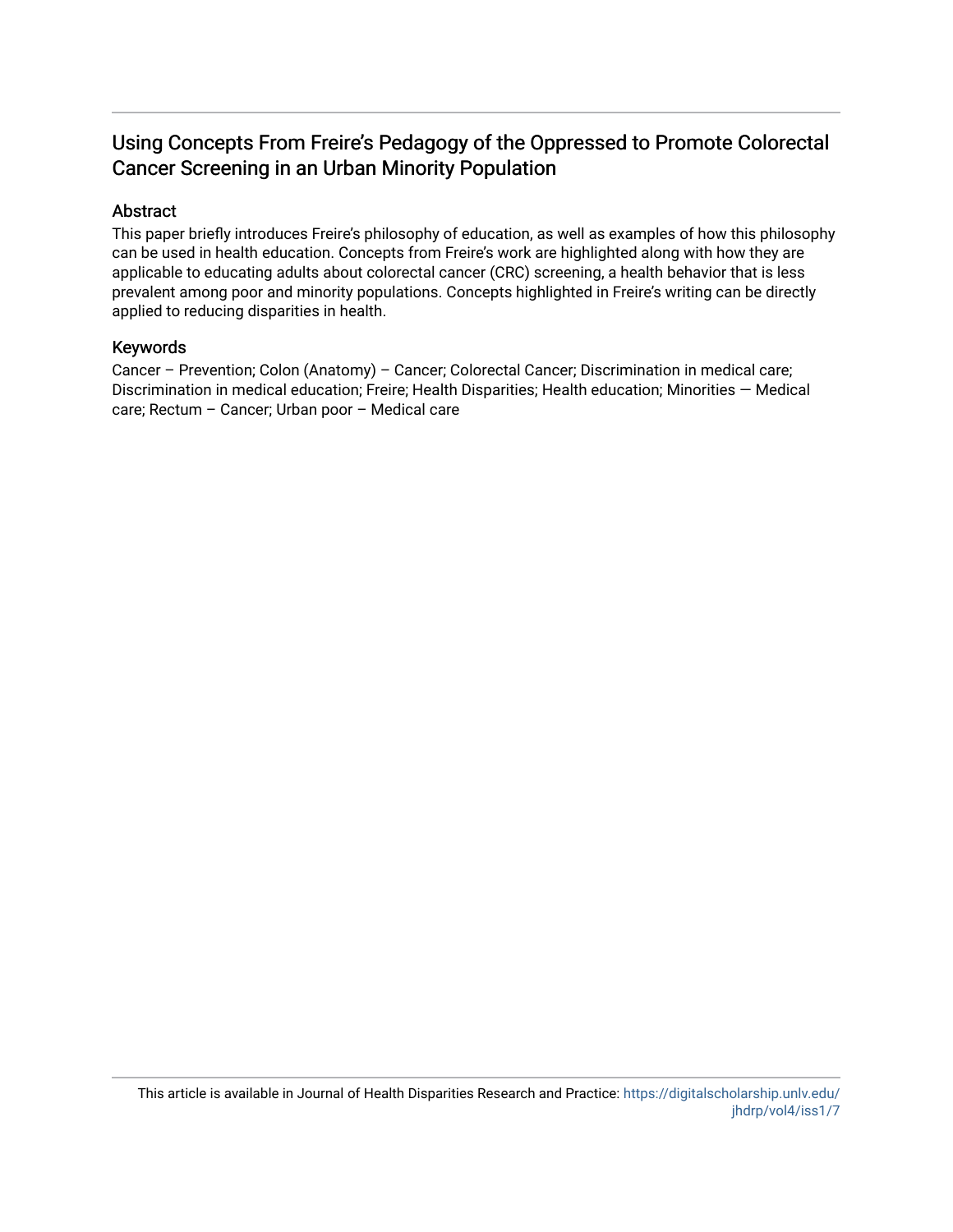

### **Journal of Health Disparities Research and Practice Volume 4, Number 1, Summer 2010 , pp. 77 –85**

©2010 Center for Health Disparities Research School of Community Health Sciences University of Nevada, Las Vegas

# **Using Concepts From Freire's Pedagogy of the Oppressed to Promote Colorectal Cancer Screening in an Urban Minority Population**

Corey H. Brouse, Mailman School of Public Health Charles E. Basch, Teachers College, Columbia University Randi L. Wolf, Teachers College, Columbia University

# **ABSTRACT**

This paper briefly introduces Freire's philosophy of education, as well as examples of how this philosophy can be used in health education. Concepts from Freire's work are highlighted along with how they are applicable to educating adults about colorectal cancer (CRC) screening, a health behavior that is less prevalent among poor and minority populations. Concepts highlighted in Freire's writing can be directly applied to reducing disparities in health.

**Keywords**: Freire, Health Disparities, Colorectal Cancer

# **INTRODUCTION**

Paulo Freire was a Brazilian educator who encouraged those he worked with to take control of their lives. He felt as if oppression was the result of prescription in that "every prescription represents the imposition of one individual's choice upon another, transforming the consciousness of the person prescribed to into one that conforms with the prescriber's consciousness" (p. 47).<sup>1</sup> In order to combat prescription, he proposes that the most important thing is "subjectivity and objectivity in a constant dialectical relationship" (p. 50).<sup>1</sup> Dialogue is central to Freire's philosophy of education, a philosophy that encourages reflective participation and action.

There are several aspects of Freire's work that have particular significance to health education. Friere believed there should be a strong emphasis on dialogue and that dialogue must involve respect and that it should not involve one person telling the other what to do, but rather working cooperatively with each other. He was opposed to the concept of 'banking,' which implies that the educator is simply making 'deposits' to the person they are educating, "which they patiently receive, memorize, and repeat (p. 72)."<sup>1</sup> Instead, educators should employ problem-posing education, a concept whereby people develop their power to perceive critically the way they exist in the world, and that they come to see the world as always changing, which implies that education can be constantly remade, instead of being static.

Several published articles discuss how different components of Freire's philosophy of education has been used in health education, for example promoting empowerment for adolescents in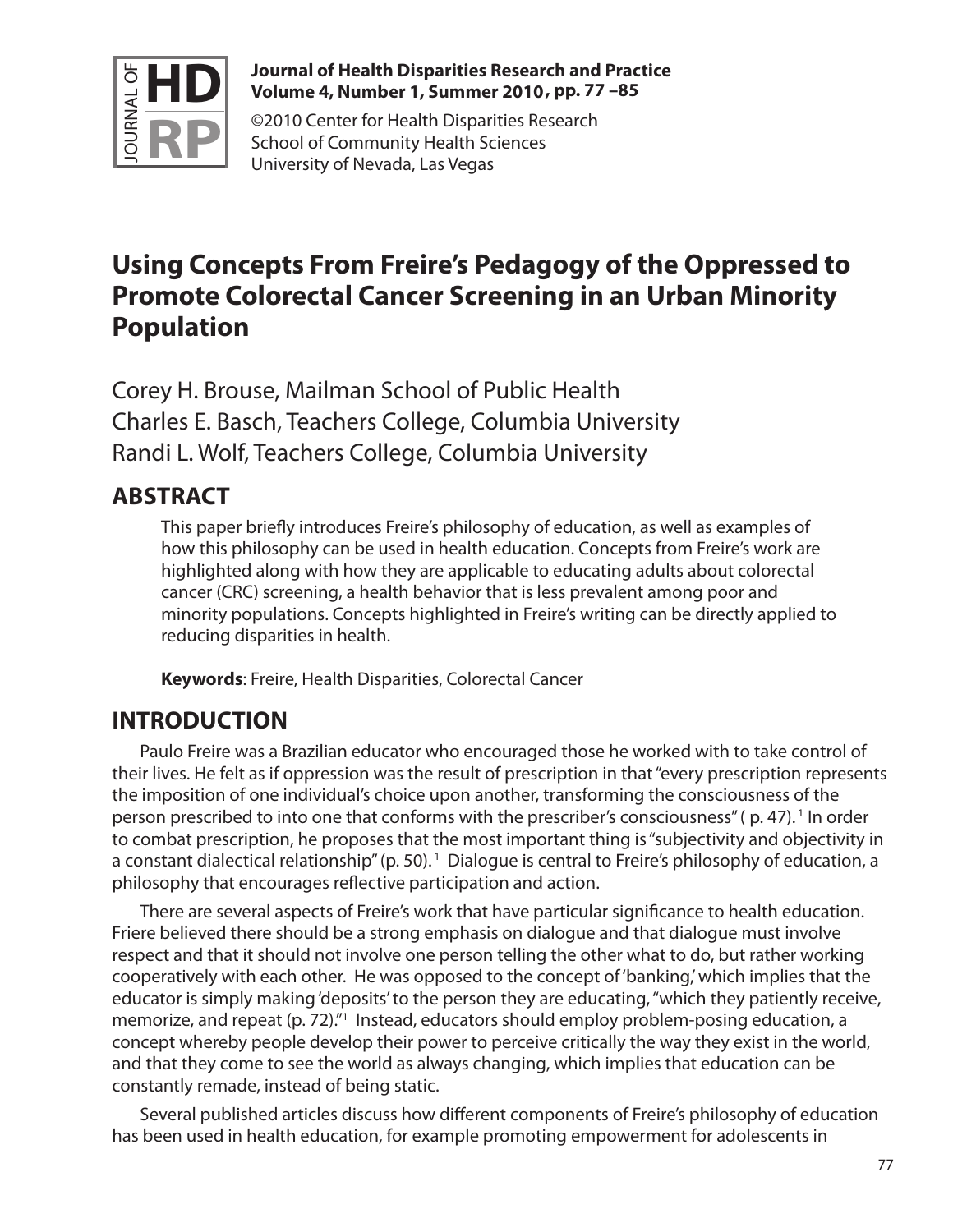psychiatric settings,<sup>2</sup> having a dialogue with adolescents about life projects<sup>3</sup> and empowerment focused school based substance abuse prevention program.<sup>4</sup> Nursing education, <sup>5-7</sup> patient education,<sup>8</sup> medical adherence,  $9$  and community health education<sup>10</sup> were the focus of other articles focusing on his educational philosophy that also discussed oppression in the context of health education. This paper adds to the literature by illustrating the applicability and value of concepts of Friere's philosophy to the early detection and treatment of colorectal cancer.

Colorectal cancer is the second leading cause of cancer death in the U.S. with Blacks experiencing higher incidence and mortality than Whites.<sup>11</sup> This can be, at least partly, attributed to the fact that Blacks have lower participation in CRC screening and, as a result, are often diagnosed when their cancer is at a later stage. 11-17 It has been proven that receipt of early detection and treatment of CRC can result in a reduction of incidence and mortality.18-21 Despite this knowledge, most people over age 50 do not receive timely and appropriate CRC screening, and approximately 60,000 people die annually from CRC.<sup>22</sup>

#### **The Healthy Colon Project**

The paragraphs below illustrate how some of Freire's ideas were directly applicable to an NIH-funded study to increase colorectal cancer (CRC) screening in a low income, urban, minority population. The Healthy Colon Project was a randomized trial funded by the National Cancer Institute to evaluate the effectiveness of two health education approaches to increase participation in CRC screening in 456 minority participants from the New York metropolitan area.<sup>23</sup> The majority of participants were women (69.9%), aged 55-59 (47.8%), were Black (67.7), and married (63.3). <sup>23</sup> The Healthy Colon Project took place from 2000-2005.

All participants were members of a health benefit fund or were a beneficiary.<sup>23</sup> None of these participants had received CRC screening, but did have health insurance which covered the cost of the CRC screening. A two group randomized control group design was used in which the control group received print communication and the experimental group received tailored telephone education (TTE). The TTE took place over a six month period by a trained health education specialist and was conducted entirely by telephone. The main study findings were that 27% of the telephone group and 6.1% of the control group received screening for CRC. 23 The methods and results of this study have been published in greater detail elsewhere.<sup>23</sup>

### **Concepts from Freire's Pedagogy of the Oppressed**

 The following excerpts were extracted from Freire's Pedagogy of the Oppressed. They were selected to highlight important concepts within the book, and are followed by an explanation of how each quote was applicable to educating adults about colorectal cancer (CRC) screening.

"Accordingly, the practice of problem-posing education entails at the outset that teacher-student contradiction be resolved " (p.79). 1

Using problem-posing in education entails engaging in a dialogue in which the educator and the study participant are equally involved in the process. Given that both parties are actively engaged and participate in asking and answering questions, problem-posing can be used to get to the root of an issue.

 Health education about CRC screening was conducted by trying to discuss the issue with the participants as people rather than as a more traditional teacher-student or clinician-patient relationship. 24 The situation could realistically be approached in this way since the participants had no obligation whatsoever to talk with the health education specialist and their willingness to do so was completely voluntary. This is, of course, unlike other educational contexts in which the students may be mandated to participate in certain training programs to, for example, maintain their certification or gain advancement in some way. It should be noted that this reflects the idea that education need not be static, which is a characteristic of problem posing education that Freire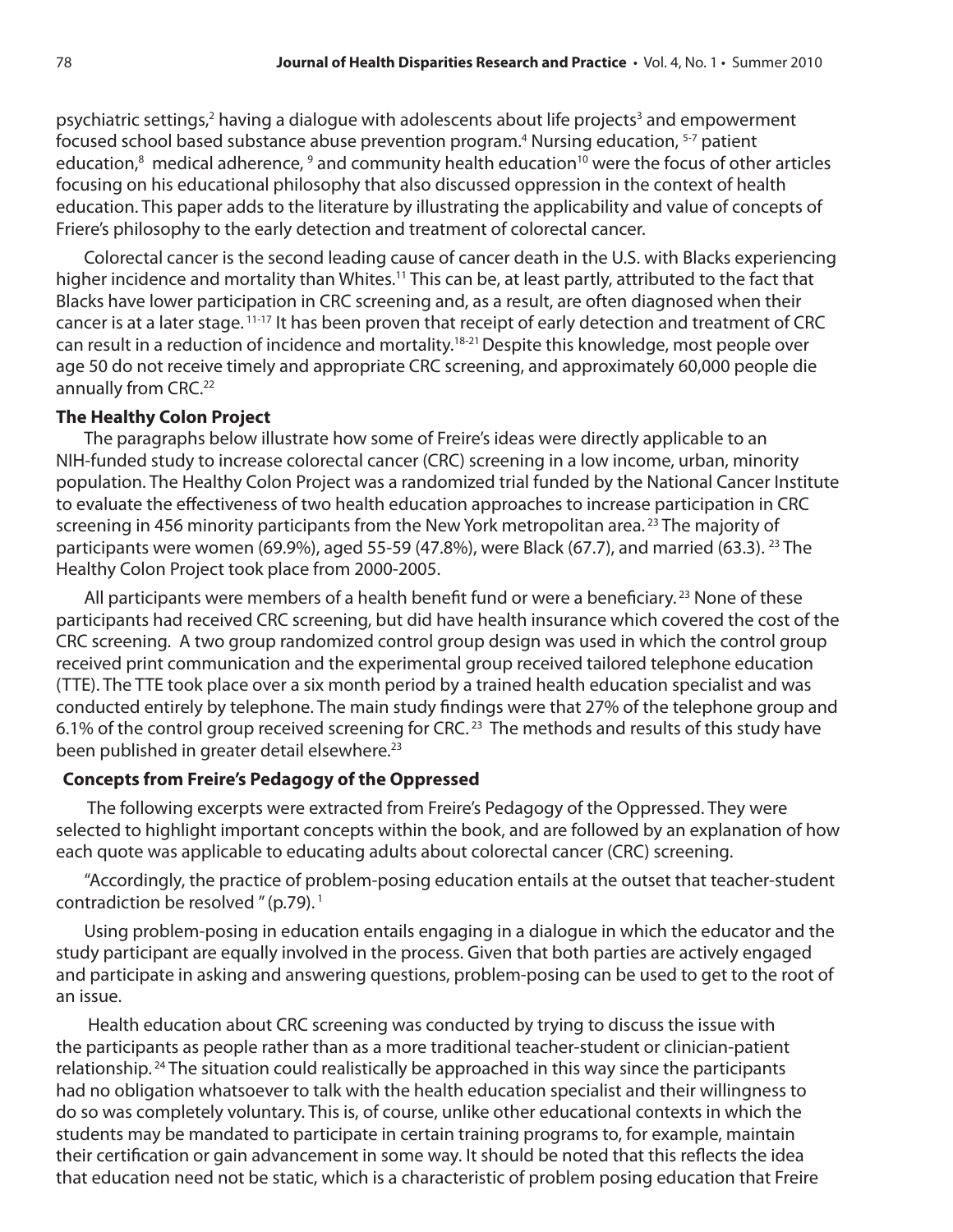#### highlights.

"The teacher is no longer merely the-one-who-teaches, but one who is himself taught in dialogue with the students, who in turn while being taught also teach. They become jointly responsible for a process in which all grow" (p. 80). 1

The learning process in this case was one in which both the health education specialist and the participant were responsible for learning and growing, however, the nature and scope of what was to be learned was quite different. For the participants, the learning content included: screening recommendations and guidelines for CRC; information about the nature of the disease and the fact that it can only be treated effectively when diagnosed in the early stages; characteristics of alternative screening tests; and ways to receive different kinds of CRC screening. In addition, overcoming emotional and logistical barriers was an important goal of the educational process.

 Learning material was tailored to the individual needs of each participant based on factors such as their motivation to receive CRC screening, barriers affecting their ability to receive CRC screening, social and emotional support that may have been required, skills related to communicating with health care providers and actually conducting the home screening test. The ultimate goal was to assist the participant to make an informed decision about CRC screening and, if they chose to do so, help enable them to act on their motivation.

For the health education specialist, one of the most important aspects of the learning process was to learn about the participant. Once a good rapport was established, the health education specialist was challenged to learn about the kind of educational content that would be most useful in assisting each individual make an informed choice about CRC screening. This included assessing their levels of knowledge, fears that may result in defense mechanisms and inhibit CRC screening, and barriers that may have impeded the participant from acting on their motivation and strategies to help overcome these barriers. The health education specialist also had to learn how to establish rapport with each participant. The ways of relating to different individuals varied greatly. In some cases, establishing a strong interpersonal connection was achieved by listening and being empathetic to a participant's situation, while in other cases rapport might have been achieved by providing information or helping to overcome barriers that were identified. In all cases, an important part of the learning process for the health education specialist was to discover ways to connect with each individual.

"The problem-posing method does not dichotomize the activity of the teacher-student: she is not "cognitive" at one point and "narrative" at another. She is always "cognitive," whether preparing a project or engaging in a dialogue with the students" (p. 80).  $<sup>1</sup>$ </sup>

This point builds on the previous one concerning the need for an effective educator to be learning throughout the interactive process with students. One of the main ways such cognitive awareness is important is recognizing and appreciating the psychological and social contexts characterizing a particular learning interaction. It was essential for the health education specialist in the CRC context to be cognizant of the many barriers that a participant may have faced prior to making and acting upon a decision to receive CRC screening. Such cognition may have indicated the need to abandon the topic of CRC screening and attend to other issues that were a more urgent priority at the time such as sickness in the family, financial issues, or problems in the workplace. Indeed, this was a central part of the education process.

"Whereas banking education anesthetizes and inhibits creative power, problem-posing education involves a constant unveiling of reality. The former attempts to maintain the submersion of consciousness; the latter strives for the emergence of consciousness and critical intervention in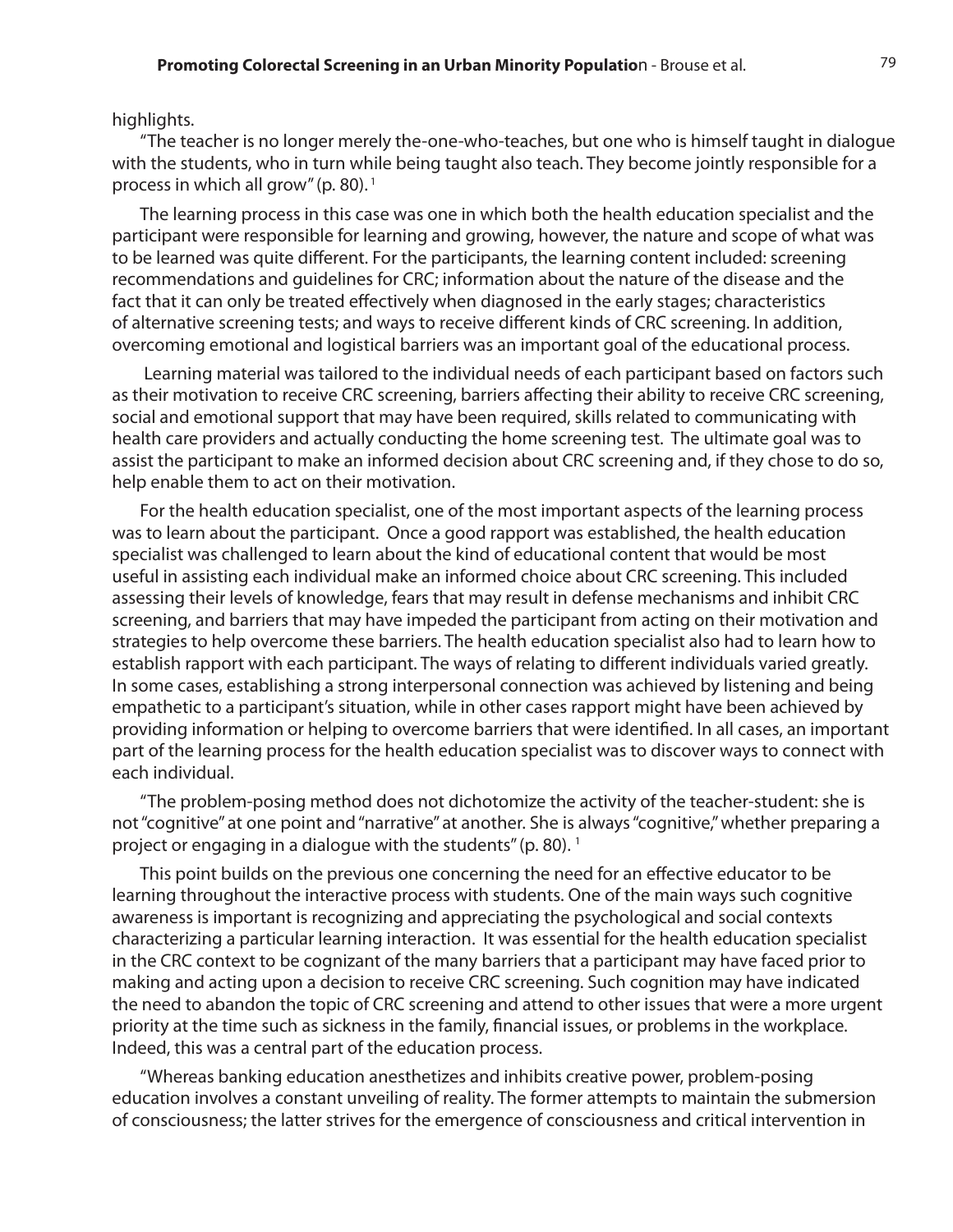### reality"  $(81).$ <sup>1</sup>

In the CRC education, one of the problems that had to be understood by the participant was that almost 60,000 people per year die of CRC $^{22}$  but a large proportion of these deaths could be prevented through early detection and treatment.<sup>18-21</sup> The goal of education was not only to increase awareness about the content mentioned above, but far more importantly, to help the participant make an informed choice and act on that choice. This entailed helping participants to understand the psychological, social, or logistical barriers that may impede receiving CRC screening. Sadly, in this case, the unveiling of reality often revealed that participants were too busy dealing with urgent personal issues and that health care providers were not reportedly sufficiently assertive in encouraging CRC screening. Thus, achieving the goal stated above was often very challenging.

"Education as the practice of freedom-as opposed to education as the practice of dominationdenies that man is abstract, isolated, independent, and unattached to the world; it also denies that the world exists as a reality apart from people"  $(p, 81)$ .<sup>1</sup>

This concept is related to the notion mentioned above that education as the practice of freedom must be conducted with a very keen awareness of the context in which we live. This context for so many people in the world involves what might be termed oppressive. The dialogue with the participants showed many examples of this. For example, the participants who can't afford to take time off from work or afford transportation. Or the participant who feels dominated by the healthcare system and is not confident of their ability to discuss options for screening with their doctor. Considering these exigencies, it is not surprising that a participant would not be in a strong position to practice a preventive health behavior such as CRC screening. Given this, health educators should be aware of these oppressive barriers and training programs should address these barriers in detail.

"In problem-posing education, people develop their power to perceive critically the way they exist in the world with which and in which they find themselves; they come to see the world not as a static reality; but as a reality in process, in transformation" (p. 83).<sup>1</sup>

In a sense, one of the greatest challenges of the health education specialist was to bring about this change or perspective in an attempt to help participants become empowered to make an informed choice. The intent was to help the people realize that even if they were within a healthcare system that was dominated by a corporate culture oriented to profit rather than placing an emphasis on disease prevention and health promotion, the participants had the ability to become in charge, at least to some degree, of the health care they received. Many participants initially believed that if CRC screening was necessary, their provider would see to it that screening was performed. But there are limited incentives for primary care providers to devote time and energy to help ensure that patients receive CRC screening. In contrast, they are stretched for time and have been trained to address acute problems versus to emphasize prevention and education.

"Problem-posing education, as a humanist and liberating praxis, posits as fundamental that the people subjected to domination must fight for their emancipation" (p. 86). 1

In this case, the issue is domination of the health care process by the medical personnel and health care system. The issue is not so much finding ways to help the participants attain emancipation, but rather to be partners with the health care providers in determining their care. As such, the doctor-patient relationship has to be re-defined away from the "banking" approach to one of shared decision-making. In order for this to occur, the patient must not only be well informed about the issues, but also have the motivation and skills to communicate with the physician and other health care personnel.

"Dialogue cannot exist, however, in the absence of a profound love for the world and for people"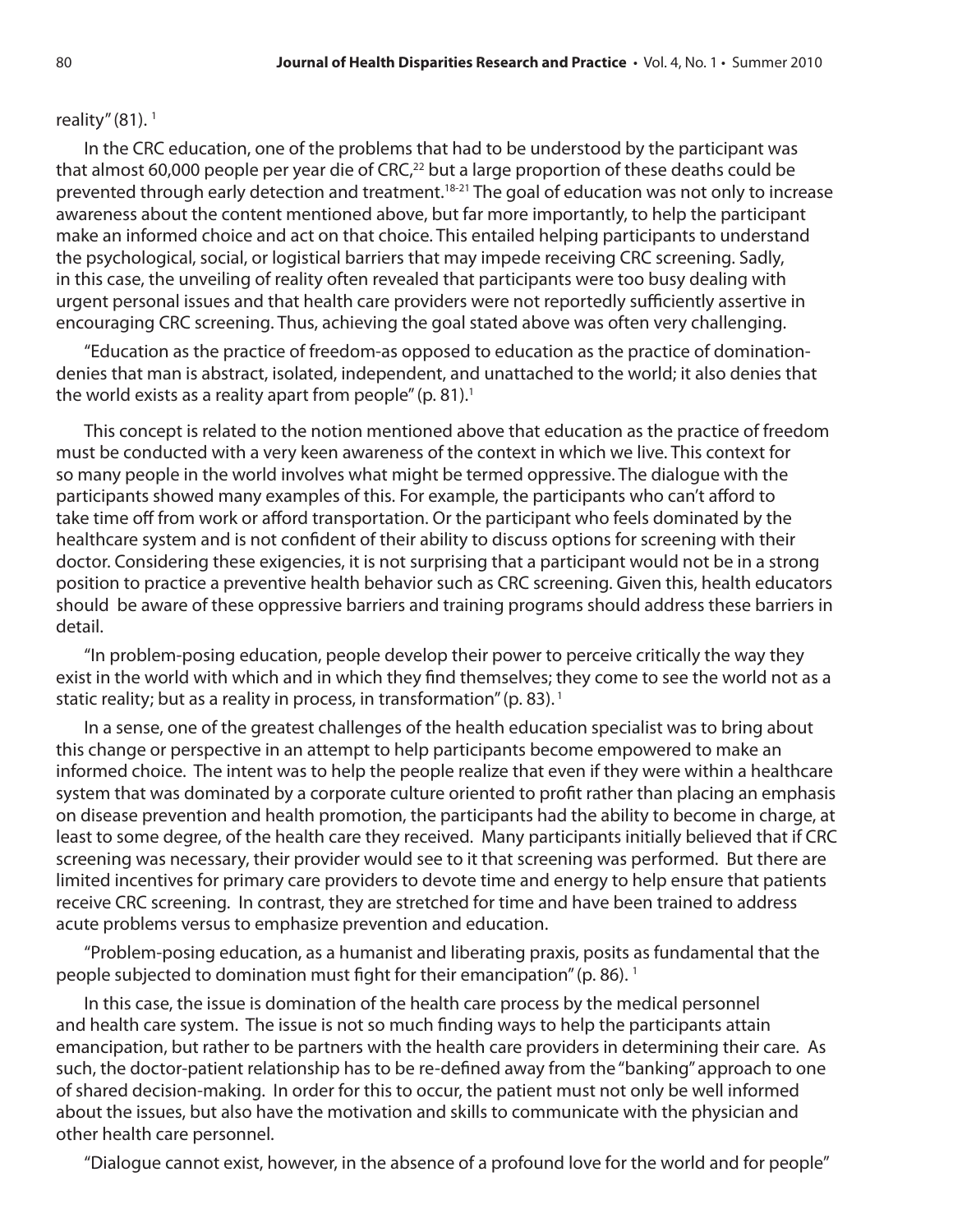### $(p. 89).$ <sup>1</sup>

In was clear from the outset that most of the participants enjoyed talking with the health education specialist, even though they were discussing an unpleasant, stigmatized and frightening topic. It is speculated that the reason for this was their sense that the health education specialist genuinely cared about them as people and was not calling to impose her goals upon them. In contrast, she was calling to help them make a decision for themselves. The health education specialist really enjoyed interacting with the people over the course of the project as well, which we believe contributed greatly to the success of the educational effort.

"Authentic education is not carried on by "A" for "B" or by "A" about "B, " but rather by "A" with "B," mediated by the world- a world which impresses and challenges both parties, giving rise to views or opinions about it" (p. 93).<sup>1</sup>

While the hope was that all of the participants would choose to seek CRC screening, it became clear to the health education specialist that many participants had legitimate reasons why they were hesitant to seek screening that was invasive, namely because while the risks were small they were nevertheless present. While all participants had health insurance, some of the tests (e.g. colonoscopy) required taking time off from work and possibly losing wages, which was problematic for many participants. Further, some participants' prior experience with the healthcare system, or the experience of others they know, gave them reasons for concern to go through some of the more invasive procedures.

"Thematic investigation thus becomes a common striving towards awareness of reality and towards self-awareness, which makes the investigation a starting point for the educational process or for cultural action of a liberating character" (p. 107).<sup>1</sup>

The initial goal of this educational project was to improve participants' understanding and enable action about CRC screening, but the ultimate goal was to influence the character of the participant concerning the way in which they interacted with the health care system, and the extent to which they took part in their own health care. Thus the goal was not only to influence informed choices about CRC screening but, more importantly, to help the participants realize their power in affecting their health care in general. Using CRC as a starting point not only enabled the participant to develop a sense of self-efficacy, but also helped them to become aware of their potential power as a health care consumer.

## **CONCLUSION**

Disparities in health between those who are more and less affluent, have higher versus lower educational attainment and between majorities versus minority ethnic populations are the major goal of the United States Public Health Service (Healthy People 2010). 25 These disparities are dramatic and can be seen with respect to mortality, morbidity, disability, physiological and behavioral risk factors. The minority populations with low income and educational attainment in the United States clearly seem oppressed in many respects concerning their chances for healthfulness and a good quality of life. 26-28

Poverty has dramatic influences on health in so many different ways. Examples include, but are not limited to, having to spend time working just to get by that there is insufficient time to be physically active<sup>29-32</sup> or schedule and attend visits for preventive healthcare like cancer screening;<sup>33-35</sup> inability to afford high quality foods leading to a tendency to eat lower quality, less expensive, convenience foods (e.g. fast foods); 36-37 inability to pay for healthcare and being forced to accept what care is available, which is often of inferior quality;<sup>38-39</sup>living in neighborhoods that have higher rates of crime and violence, <sup>40-42</sup> among many other examples.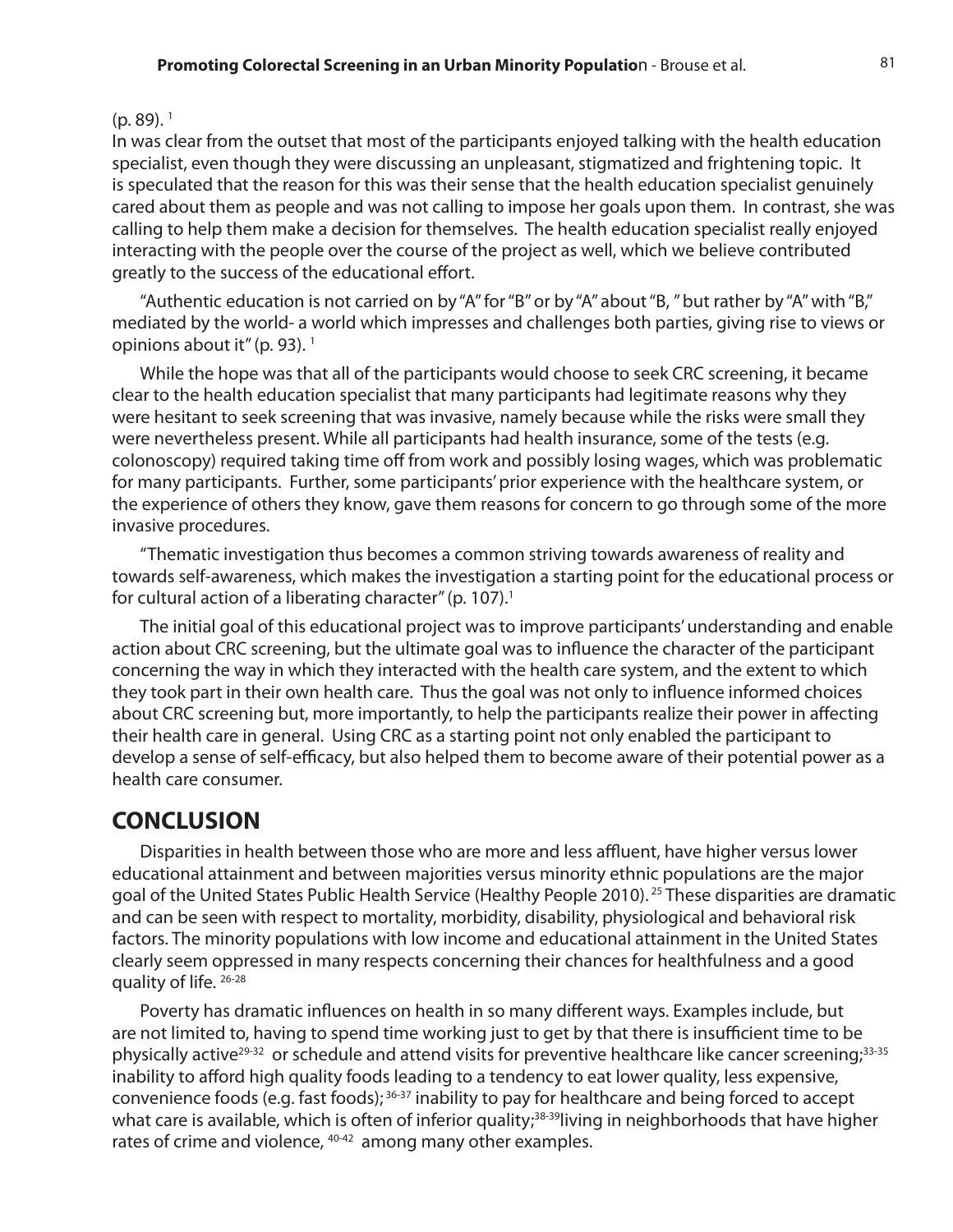An analysis of health status reveals that the health of a community is largely determined by individuals' lifestyle choices including diet, physical activity, tobacco, alcohol and drug use, sexual practices, and use of preventive services. Research clearly shows that those with low levels of income and educational attainment are far less likely to exhibit positive lifestyle choices than those who are advantaged in these respects.<sup>43</sup> It seems clear, therefore, that the concepts in Freire's Pedagogy of the Oppressed can be applied by health educators in a meaningful effort to reduce health disparities, particularly with regard to CRC.

While educational programs directed to individuals such as the one described here are useful as a short-term strategy, given the social and economic causes of health disparities, it is clear that a more comprehensive approach is needed. Closing the gap in CRC mortality and in other major public health problems will require social and environmental changes that not only improve access to health care, but that address the learning and maintenance of health-related behaviors that adversely affect health and quality of life. In many cases, the problem is that what we already know is not being translated into policy and practice. We believe that Freire's orientation is very useful because of his emphasis on involving the people in identifying and solving problems. While there have been some recent steps in this direction (e.g. community participatory research), far more emphasis in this direction is needed.

# **REFERENCES**

1. Freire P. (2005). Pedagogy of the oppressed. New York: Continuum Publishing.

2. Rindner EC. (2004). Using Freirean empowerment for health education with adolescents in primary, secondary, and tertiary psychiatric settings. Journal of Child Adolescent Psychiatric Nursing, 17(2), 78-84.

3. Cardoso CP, Cocco MI. (2004). Life project of a group of adolescents based on the theory of Paulo Freire. Revista latino-americana de enfermagem, 11(6), 778-85.

4. Wallerstein N, Bernstein E. (1988). Empowerment education: Freire's ideas adapted to health education. Health Education Quarterly, 15(4), 379-94.

5. Harden J. (1996). Enlightenment, empowerment and emancipation: the case for critical pedagogy in nurse education. Nurse Education Today, 16(1), 32-7.

6. Mooney M, Nolan L. (2006). A critique of Freire's perspective on critical social theory in nursing education. Nurse Education Today, 26(3), 240-244.

7. Purdy M. (1997). Humanist ideology and nurse education. I. Humanist educational theory. Nurse Education Today, 17(3), 192-5.

8. Fahrenfort M. (1997). Freire revisited: old truths in new disguise. A reaction to Skelton's 'Patient education for the millennium'. Patient Education and Counseling, 31(2), 159-62.

9. Williams AB, Burgess JD, Danvers K., et al. (2005). Kitchen table wisdom: a Freirian approach to medication adherence. The Journal of the Association of Nurses in AIDS Care : JANAC,16(1), 3-12.

10.Van Wyk NC. (1999). Health education as education of the oppressed. Curationis, 22(4), 29-34.

11. Jemal A, Siegel R, Ward E, et al. (2006). Cancer Statistics, 2006. CA: a cancer journal for clinicians, 56(2),106-30.

12. Marcella S, Miller JE. (2001). Racial differences in colorectal cancer mortality. The importance of stage and socioeconomic status. Journal of Clinical Epidemiology, 54(4), 359-66.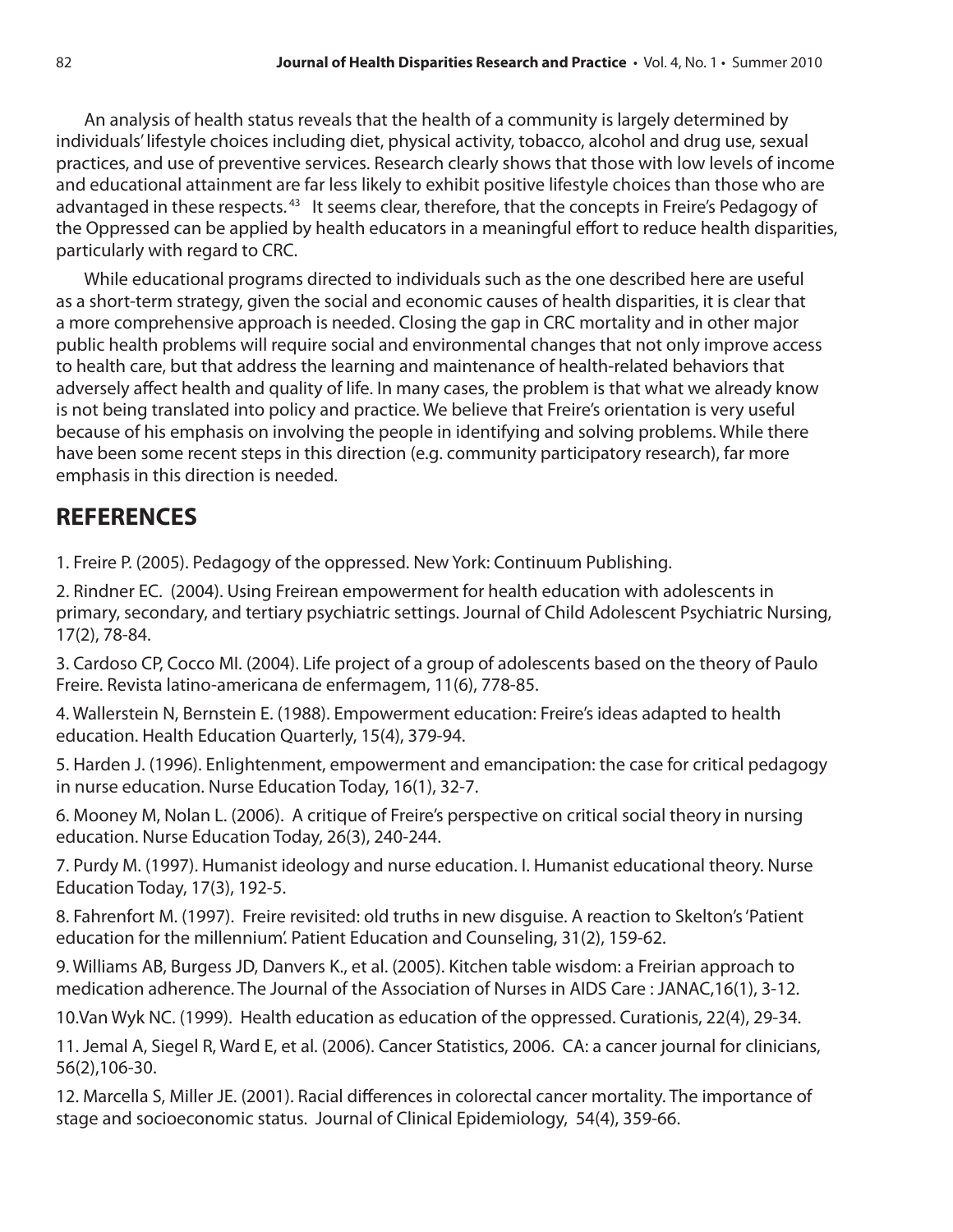13. Chen VW, Fenoglio-Preiser BM, Wu XC, et al. (1997). Aggressiveness of colon carcinoma in blacks and whites. National Cancer Institute Black/White Cancer Survival Study Group. Cancer Epidemiology, Biomarkers & Prevention, 6(12),1087-93.

14. Polednak, A.P. (2000). Trends in late-stage breast, cervical and colorectal cancers in blacks and whites. Ethnicity & Disease, 10(1),60-68.

15. Anderson LM, May DS. (1995). Has the use of cervical, breast, and colorectal cancer screening increased in the United States? American Journal of Public Health, 85(6), 840-42.

16. Morris AM, Billingsley KG, Baxter NN, Baldwin MN. (2004). Racial disparities in rectal cancer treatment: a population-based analysis. Archives of Surgery, 139(2),151-55.

17. Rogers SO, Ray WA, Smalley WE. (2004). A population-based study of survival among elderly persons diagnosed with colorectal cancer: does race matter if all are insured? (United States). Cancer Causes Control, 15(2),193-99.

18. Mandel JS, Bond JH, Church TR, et al. (1993). Reducing mortality from colorectal cancer by screening for fecal occult blood. Minnesota Colon Cancer Control Study. New England Journal of Medicine, 328(19),1365-71.

19. Mandel JS, Church TR, Ederer F, Bond JH. (1999). Colorectal cancer mortality: effectiveness of biennial screening for fecal occult blood. Journal of the National Cancer Institute, 91(5), 434-37.

20. Kronborg O, Fenger C, Olsen J, et al. (1996). Randomised study of screening for colorectal cancer with faecal-occult-blood test. Lancet, 348(9040),1467-71.

21. Hardcastle JD, Chamberlain JO, Robinson MH, et al. (1996). Randomised controlled trial of faecaloccult-blood screening for colorectal cancer. Lancet, 348(9040),1472-77.

22. Centers for Disease Control and Prevention. (2006) Increased use of colorectal cancer tests – United States, 2002 and 2004. MMWR: Morbidity and Mortality Weekly Report, 55(11), 308-11.

23. Basch CE, Wolf RL, Brouse CH, et al. (2006). A randomized trial of a tailored telephone intervention to increase colorectal cancer screening in an urban minority population. American Journal of Public Health, 96 (12), 2246-53.

24. Brouse, CH, Basch, CE. (2004). The philosophy of John Dewey: how it can be applied to health education to increase colorectal cancer screening. Journal of Authentic Learning, 1(1), 10-20.

25. Healthy People 2010. Healthy People: What are its Goals? http://www.healthypeople.gov/About/ goals.htm (2008, August 5)

26. Link BG, Phelan JC, Miech R, Westin EL. (2004). The resources that matter: fundamental social causes of health disparities and the challenge of intelligence. Journal of Health and Social Behavior. 49 (1) 72-91.

27. Lynch JW, Kaplan GA, Shema SJ. (1997). Cumulative impact of sustained economic hardship on physical, cognitive, psychological, and social functioning. New England Journal of Medicine 337 (26) 1889-95.

28. Poulton R, Caspi A, Milne BJ, Thomson WM, Taylor A, Sears MR, Moffitt TE. (2002). Association between children's experience of socioeconomic disadvantage and adult health: a life-course study. Lancet. 360, (9346)1640-45.

29. Bauman AE, Sallis JF, Dzewaltowski DA, Owen N. (2002). Toward a better understanding of the influences on physical activity: the role of determinants, correlates, causal variables, mediators, moderators, and confounders. American Journal of Preventative Medicine. 23s (2), 5–14.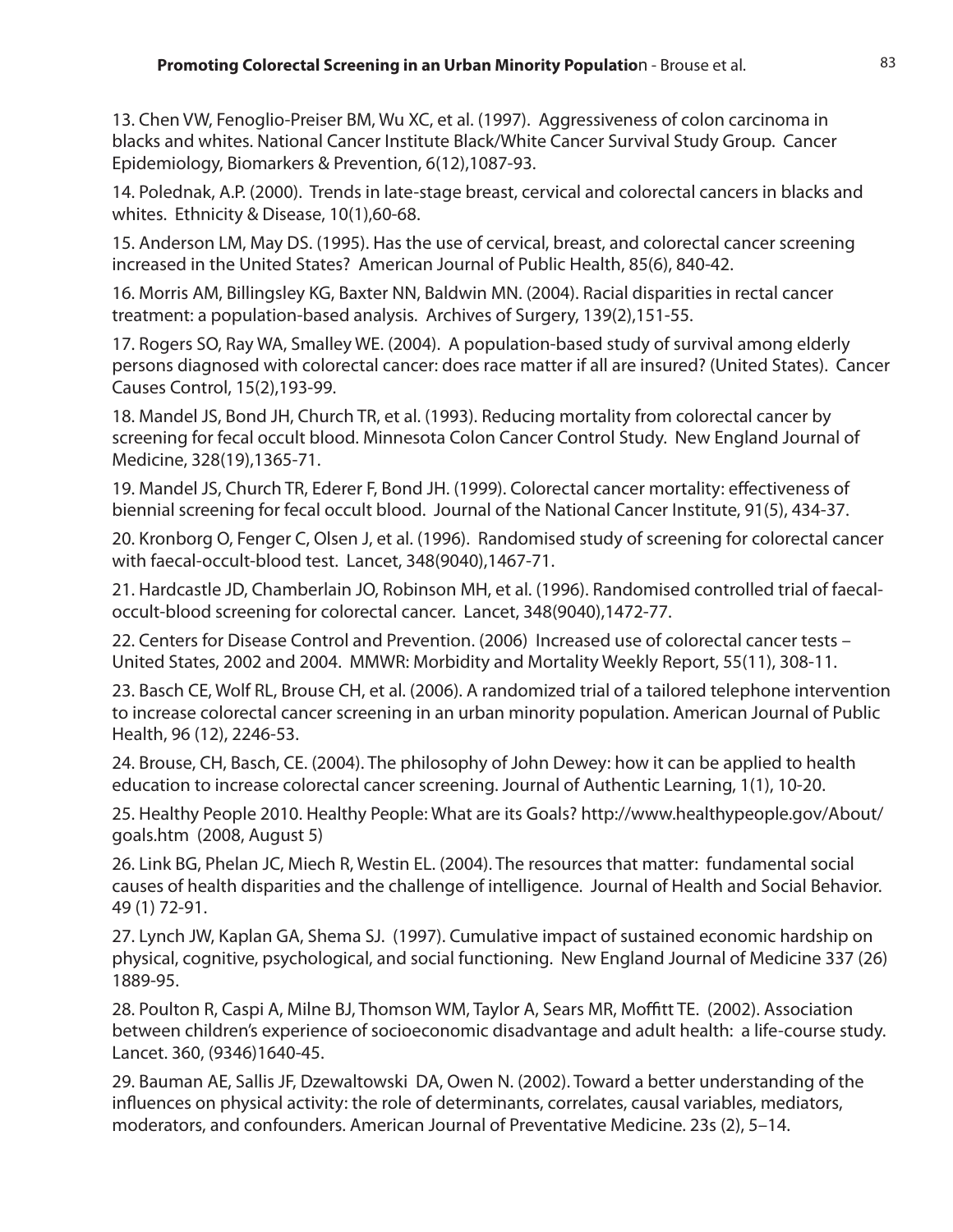30. King AC, Blair SN, Bild DE, et al. (1992). Determinants of physical activity and interventions in adults. Medicine and Science in Sports and Exercise. 24s (6), 221–236.

31. Corti B, Donovan RJ. (2002). The relative influence of individual, social and physical environment determinants of physical activity. Social Science and Medicine. 54 (12), 1793–1812.

32. Sabatino SA, Coates RJ, Uhler RJ, Breen N, Tangka F, Shaw KM. (2008). Disparities in Mammography Use Among US Women Aged 40-64 Years, by Race, Ethnicity, Income, and Health Insurance Status, 1993 and 2005. Medical Care. 46 (7), 692-700.

33. Vargas RB, Ryan GW, Jackson CA, Rodriguez R, Freeman HP. (2008). Characteristics of the original patient navigation programs to reduce disparities in the diagnosis and treatment of breast cancer. Cancer. 113(2), 426-33.

34. Green AR, Peters-Lewis A, Percac-Lima S, Betancourt JR, Richter JM, Janairo

MP, Gamba GB, Atlas SJ. (2008). Barriers to screening colonoscopy for low-income Latino and white patients in an urban community health center. Journal of General Internal Medicine.23(6):834-40.

35. Levine RS, Kilbourne BE, Baltrus PA, Williams-Brown S, Caplan L, Briggs NC, Roberts K, Husaini BA, Rust GE. (2008). Black-white disparities in elderly breast cancer mortality before and after implementation of medicare benefits for screening mammography. Journal of Health Care for the Poor and Underserved. 19(1),103-34.

36. Champagne CM, Casey PH, Connell CL, et al. (2007). Poverty and Food Intake in Rural America: Diet Quality is Lower in Food Insecure Adults in the Mississippi Delta. Journal of the American Dietetic Association. 107 (11), 1886-1894.

37. Dixon LB, Winkleby MA, Radimer KL. (2001). Dietary intakes and serum nutrients differ between adults from food-insufficient and food-sufficient families: Third National Health and Nutrition Examination Survey, 1988-1994, Journal of Nutrition. 131(4), 1232–1246.

38. Bindman AB,Grumbach K, Osmond D, Komaromy M, Vranizan K, Lurie N et al.(1995). Preventable hospitalizations and access to health care. Journal of the American Medical Association. 274 (4), 305- 311.

39. Spillman B. (1992). The impact of being uninsured on utilization of basic health care services. Inquiry. 29 (4),457:66.

40. Kawachi I, Kennedey BP, Wilkinson RG. (1999). Crime: social disorganization and relative deprivation. Socical Science and Medicine. 48(6), 710-31

41. Bent-Goodley TB. (2007). Health disparities and violence against women: why and how cultural and societal influences matter. Trauma Violence Abuse. 8(2), 90-104.

42. Messer LC, Kaufman JS, Dole N, Herring A, Laraia BA. (2006).Violent crime exposure classification and adverse birth outcomes: a geographically-defined cohort study. International Journal of Health Geographics.17(5), 22.

43. Krieger N, Waterman PD, Chen JT, Soobader MJ, Subramanian SV. (2003). Monitoring socioeconomic inequalities in sexually transmitted infections, tuberculosis, and violence, geocoding and choice of area-based socioeconomic measures-the public health disparities geocoding project (US). Public Health Report. 118(3), 240-60.

44. Geronimus AT. (2006). To mitigate, resist, or undo: addressing structural influences on the health of urban populations. American Journal of Public Health. 90 (6) 867-72.

45. Heckman JJ. (2008). Role of income and family influence on child outcomes. Annals of the NY Academy of Science 1136:307-323.